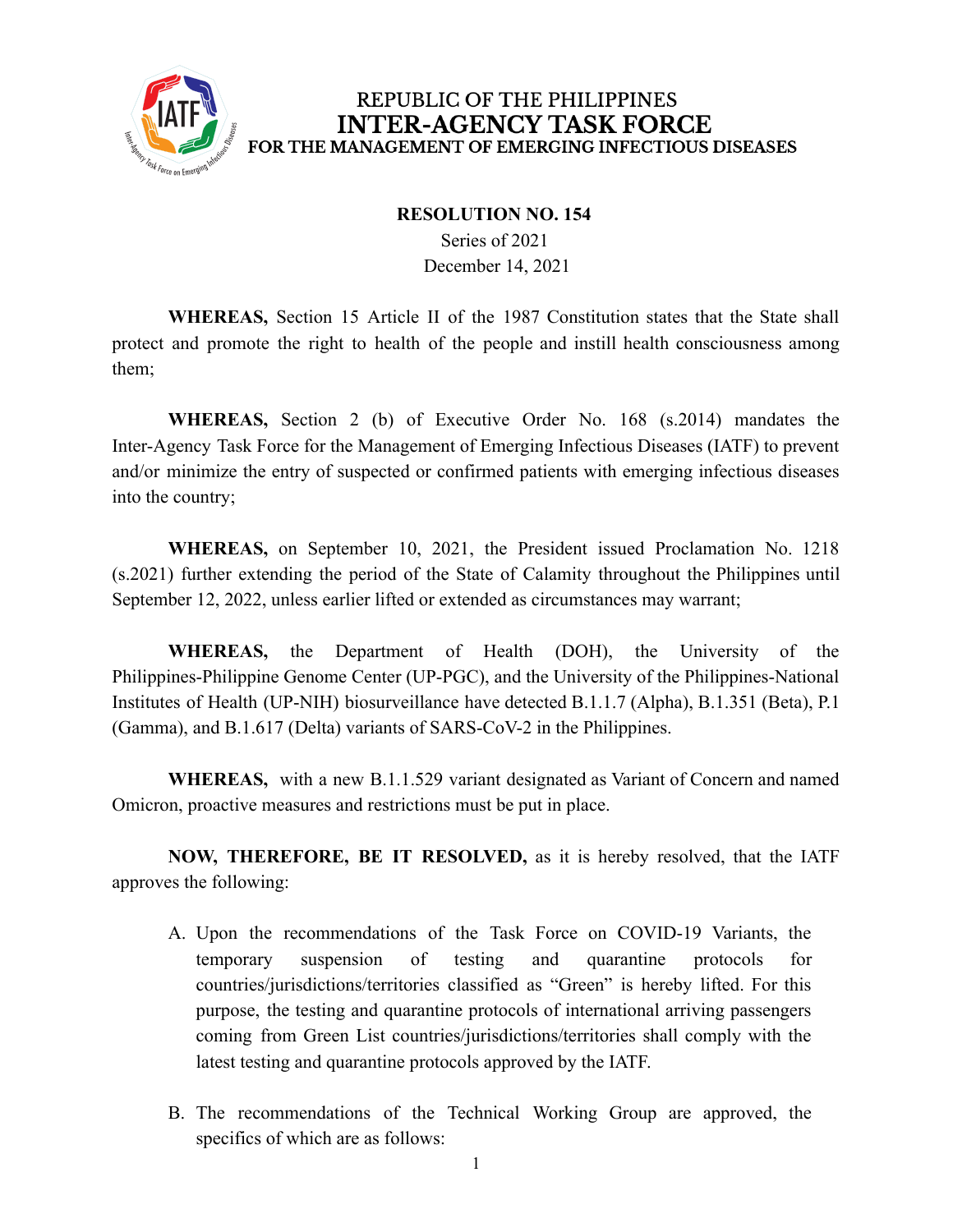

- 1. Provided that there are no objections from the local government units where the activity may take place, operation of cockpits and traditional cockfighting shall be allowed in areas under Alert Level 2, subject to the strict observance of the following specific protocols:
	- i. Maximum of fifty percent (50%) venue capacity for fully vaccinated individuals only;
	- ii. All on-site workers/employees of these establishments are fully vaccinated against COVID-19;
	- iii. Betting shall be cashless and shall use technology-based platforms only i.e., no physical exchange of cash anywhere in the cockpit and no oral placing of bets;
	- iv. Minimum public health standards and technology-based betting shall be strictly enforced by the local government unit where such traditional cockfighting shall be conducted, and monitored by the Department of the Interior and Local Government.
- 2. The prohibition on the inbound travel of unaccompanied minors stated in the 15 January 2021 Memorandum from the Office of the Executive Secretary is hereby reiterated, as follows:
	- i. All unaccompanied minor Filipino citizens coming from "Red List" countries/jurisdictions/territories shall not be allowed boarding by the airlines, except if such minors are returning through the repatriation program of the national government, non-government initiated repatriation, and *Bayanihan* Flights. Upon arrival in the Philippines, the repatriated minors shall be turned over to the Overseas Workers Welfare Administration house parent who, in coordination with the Department of Social Welfare and Development (DSWD), shall ensure the minors' safety and their observance of quarantine protocols.
	- ii. Unaccompanied minor Filipino citizens who land on Philippine airports notwithstanding the foregoing prohibition against boarding shall not be sent back to their port of departure, but shall be turned over to an authorized DSWD officer who can ensure their safety and observance of quarantine protocols.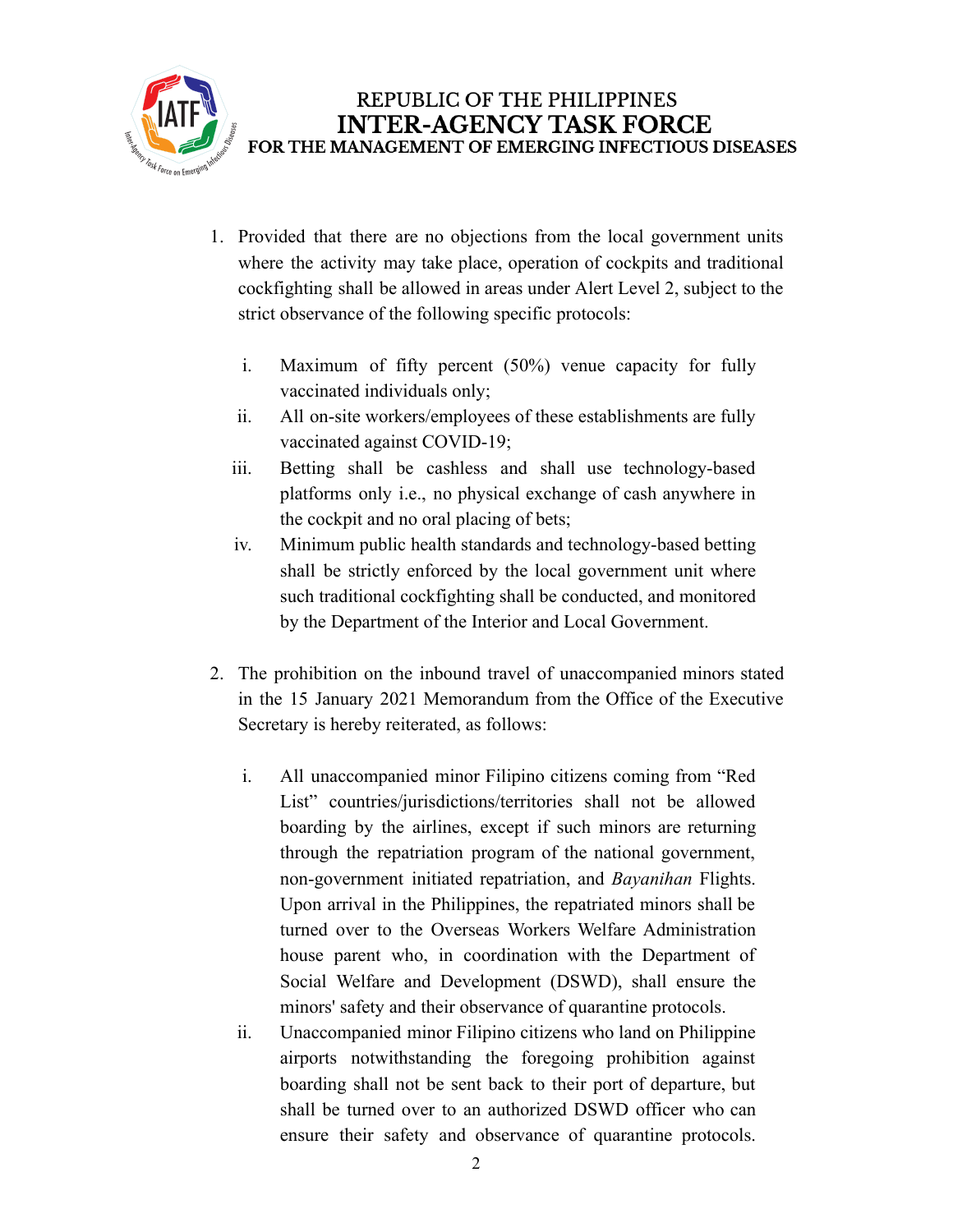

## REPUBLIC OF THE PHILIPPINES **INTER-AGENCY TASK FORCE** FOR THE MANAGEMENT OF EMERGING INFECTIOUS DISEASES

This is without prejudice to penalties that may be imposed on the airline that allowed them to board, as provided in the applicable laws and rules including those issued by the Department of Transportation and its attached agencies.

**RESOLVED FURTHER,** that the Co-Chairperson shall be duly authorized to sign this Resolution for and on behalf of the Inter-Agency Task Force.

**APPROVED** during the 154th Inter-Agency Task Force Meeting, as reflected in the minutes of the meeting, held this December 14, 2021, via video conference**.**

**KARLO ALEXEI B. NOGRALES** Secretary, Office of the Cabinet Secretariat IATF Co-Chairperson